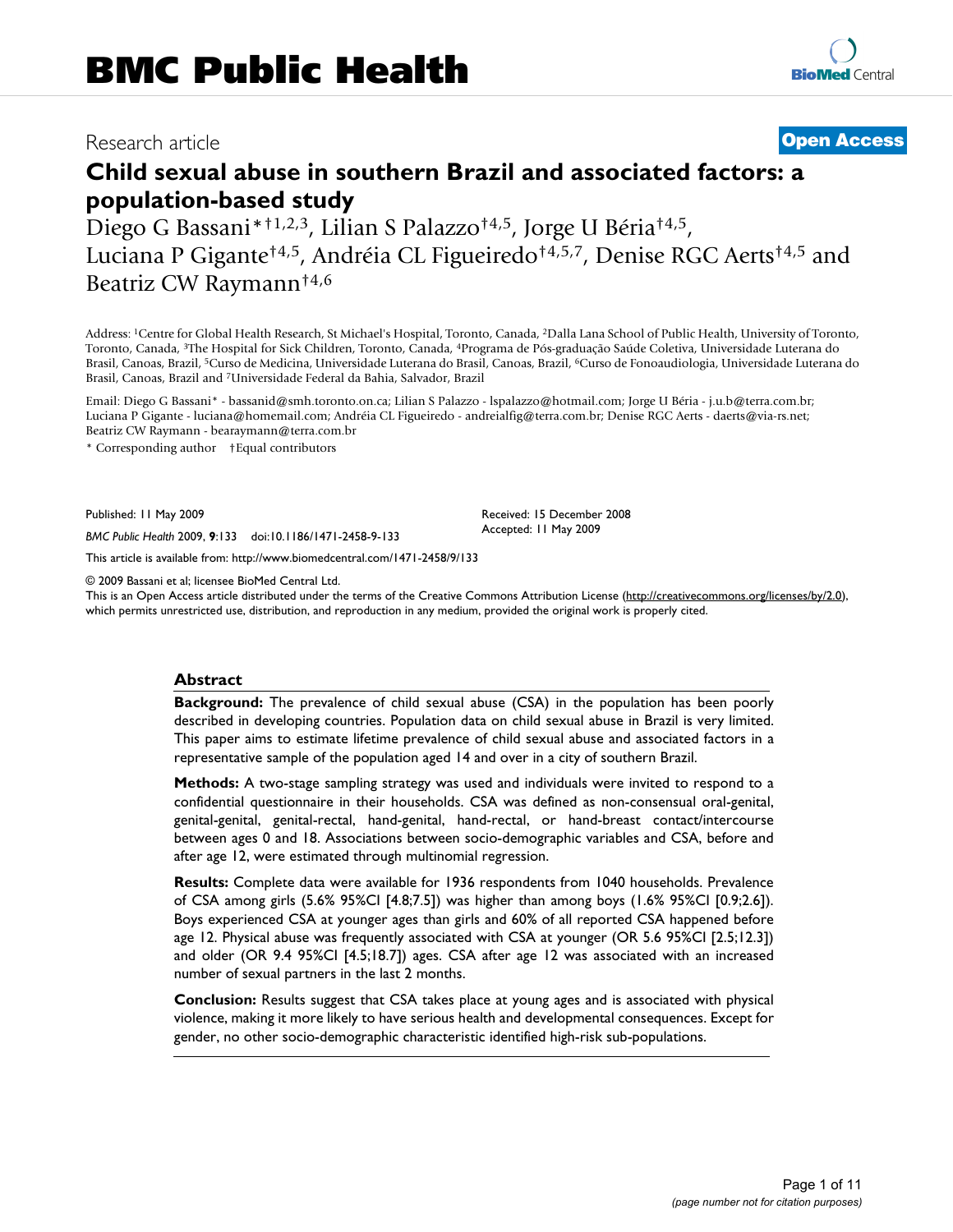#### **Background**

Child sexual abuse (CSA) is one of the most stressful life events, and is associated with many adverse consequences, including physical and mental health problems, substance abuse and criminality [1]. Research in child sexual abuse has been plagued by non-representative sampling, deficient controls and limited statistical power [2]. Most available studies use school-based samples and likely underestimate child sexual abuse prevalence; on the other hand, clinic-based or out of school samples may over-estimate it. Prevalence of child sexual abuse in developed countries ranges between 6% and 60% for women and 3% and 30% for men [3,4]. This variability is a consequence of both the different definitions of child sexual abuse, measurement tools, and the populations studied [1,5]. The present study attempts to estimate the prevalence and risk factors associated with child sexual abuse in Brazil using a population-based sample.

Physical and emotional consequences of childhood sexual abuse are a cause of major concern. Several studies have identified childhood sexual abuse as a strong risk factor for psychopathology [6-8], substance dependence [7,9] and suicide [10,11]. Children that are sexually abused are not likely to report the maltreatment for fear of the consequences and, even in adulthood, the report of such events is rare due to social stigmatization [12], coercion, and as a consequence of the repression of memories [13]. The odds of disclosure of abuse vary by age, gender, and characteristics of the abuse and of the perpetrator [14]. Studies of the effects of various methodological factors on prevalence estimates of child sexual abuse revealed that male college samples report significantly higher prevalence of child sexual abuse compared to populationbased samples [15]. To avoid non-representative estimates, a meta analysis of child sexual abuse prevalence studies [16] excluded samples limited to students. Such samples are non-representative of the population because they are drawn from subgroups within the community based on certain characteristics that tend to become artificially homogeneous. Reasonable estimates of the dimension of the problem and its potential burden to society can only be obtained directly in the population. Nevertheless, research on the lifetime prevalence of sexual abuse in Brazil, published from 1990 to 2007 in peer-reviewed journals, includes only 6 citations [17-22], all of which focus exclusively on school populations, with ages ranging from 15 to 24. Only one of these studies was a household survey [18], but the target population was also limited to ages ranging from 18 to 24 years. This paper aims to fill the significant gap in the Brazilian knowledge about lifetime prevalence of child sexual abuse. Using a cross-sectional survey design, this is the first study to describe the lifetime prevalence of child sexual abuse in a Brazilian population-based sample.

#### **Methods**

This project was nested in a cross-sectional survey carried out from November 2002 to June 2003, which measured the prevalence of *hearing impairment* in the population [23].

Data were collected in the urban areas of a 306,000 inhabitant municipality from Southern Brazil. A twostage sampling strategy was adopted. The total sample size calculated *a priori* required that 1,814 individuals be interviewed to detect a prevalence of child sexual abuse of 5% with an error level of 1% point and a 95% confidence level. Census estimates of the number of individuals per household in the municipality were used to determine the number of households that would need to be sampled to achieve the sample size. According to census data from the Brazilian Institute of Geography and Statistics for 1991 there would be an average of 3.71 persons per household in the municipality. To obtain the number of participants required for the hearing impairment study in which our study was nested, 1 040 households would need to be visited. To this end, 40 of the 391 census tracts were randomly chosen. Households were visited by 10 teams of interviewers (2 interviewers per team). For household selection, one street block was randomly selected within each of the 40 census tracts, followed by the random selection of one street corner in this block. From this corner, 26 households were systematically chosen and then visited, and all residents of the selected household, aged 14 years or more, were interviewed. Individuals who refused to participate, those still absent after a third visit, and those who were ill and could not be included in the survey are considered non-respondents. Illiterate individuals, after informed consent, had the questions read to them by one of the interviewers. The final sample includes 1,954 individuals. Further details of the study methods and field work can be found elsewhere [23].

The standardized questionnaire used in the study was pretested for language adequacy and logic flow in a pilot study that included a sample of 50 individuals from the same population (not included in the final sample). The sexual abuse structured questionnaire was anonymous, self-administered, and confidential. The exceptions were illiterate individuals that were assisted by the interviewer in answering the questionnaire. For confidentiality assurance, the respondent sealed the questionnaire in an envelope after its completion. Sexual abuse was defined as non-consensual oral-genital, genital-genital, genital-rectal, hand-genital, hand-rectal, or hand-breast contact or intercourse. Exposure of sexual anatomy, forced viewing of sexual anatomy, sexual intercourse and pornography were not included in the questionnaire. Information about the age of the respondent at the time when abuse took place was collected. The responses to the question-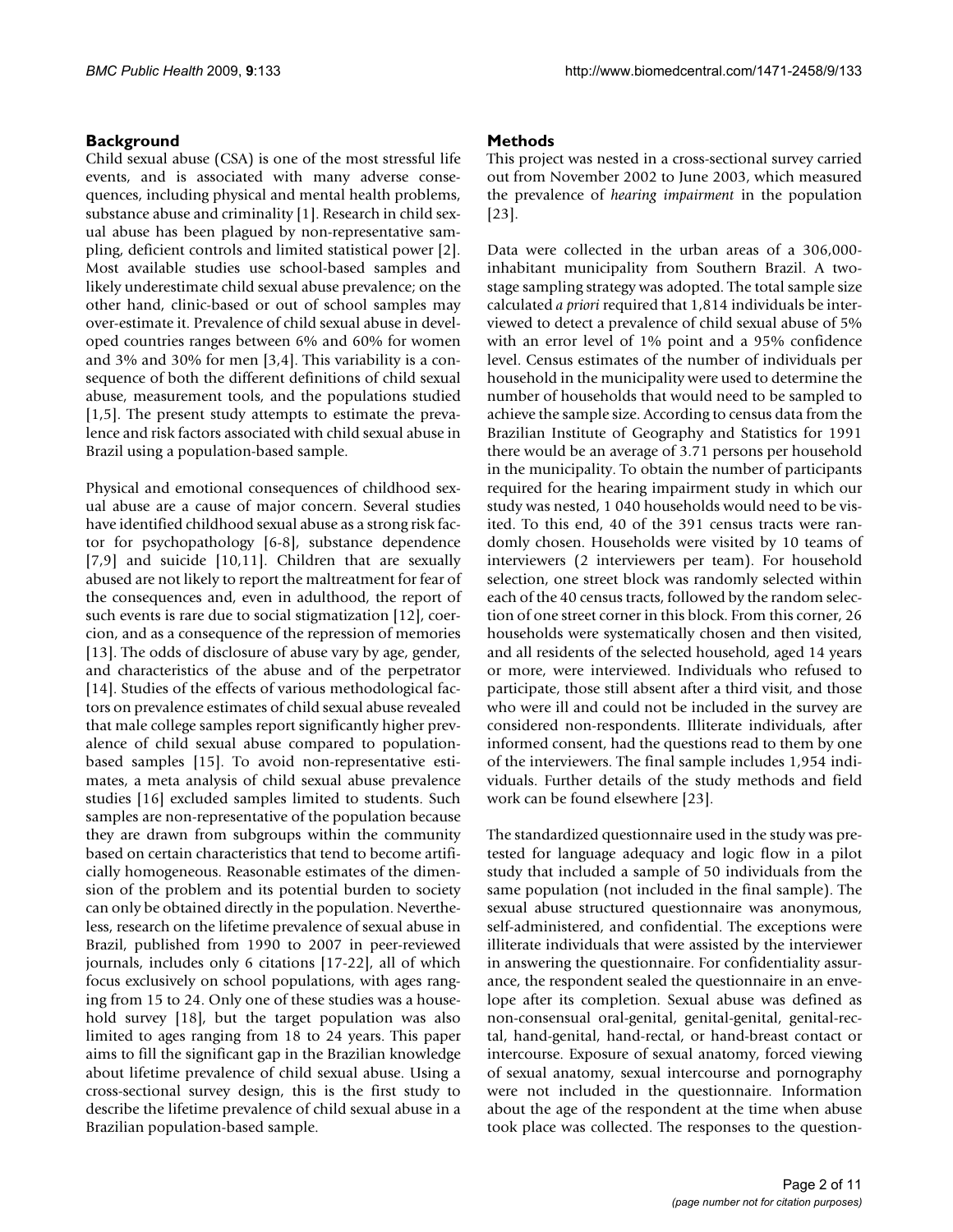naire were used to generate a three level outcome variable that included (1) no child sexual abuse reported, (2) report of first child sexual abuse before the age of 12 years, and (3) report of first child sexual abuse after the age of 12 years. Only information about the first episode of abuse was collected. Reports of sexual abuse after 18 years of age were included as no report of child sexual abuse. The analysis was repeated excluding individuals reporting sexual abuse after age 18 and results did not differ.

Demographic and socioeconomic variables were also collected and included age, sex, income, and education. Factors that are likely to be associated with child sexual abuse were also measured, including the prevalence of physical abuse [24], recent sexual behaviours (including use of condom in the last sexual intercourse and number of sexual partners in the last two months) [25], stressful life events in the previous 12 months (e.g. job loss, divorce, robbery) [26], self-perceived health [27], and lifetime consultation for mental health issues [28].

Data were double entered and 5% of the interviews were repeated by the field-supervisors for quality assurance. Logic and consistency checks were performed after the data were entered.

Following the descriptive analysis, the crude association between the positive reports of child sexual abuse and demographic, socioeconomic, and other factors potentially associated with the dependent variable was tested. To adequately adjust for confounders and to account for differences between child sexual abuse that is perpetrated before and after the age of 12, multinomial logistic regression was used. The modeling procedures followed a hierarchical theoretical model organized in two blocks of variables. The first block included age at interview, sex, education, and income; the second block included physical abuse, stressful life events, sexual partners in the previous two months, condom use in the most recent sexual contact, lifetime consultation for mental health issues and self-perceived health. The model was adjusted through backward elimination. Likelihood ratio tests were used to assess the heterogeneity of the estimates across the levels of the multinomial outcome (i.e. no abuse and abuse before or after age 12) compared to those obtained in models that had these same estimates constrained to be identical across the levels. Analyses were performed in Stata Version 8.0 (StataCorp, College Station, TX, 2003), accounting for the two-stage sampling design and weighting for probability of selection at the census tract and household level, as well as for non-response at household and individual levels. Sensitivity analysis was conducted by excluding the individuals reporting sexual abuse after age 18 ( $n = 18$ ) but reporting no child sexual abuse.

The Ethics Committee of the Brazilian Lutheran University approved this project and all respondents signed an informed consent prior to the interviews.

### **Results**

A total of 1,954 individuals were interviewed in the 1,040 eligible households. In 98 households, participation in the survey was refused or no one was found after the third visit. Household losses and refusals corresponded to 9.4% of the calculated sample. In 44 of these households (losses and refusals), it was not possible to identify the number of residents. In the remaining 54 households, 615 residents were identified but did not agree to participate in the survey. Refusal was the reason for no participation stated by 410 individuals (66.7%); 189 were absent after the three consecutive visits (30.7%); and 16 were ill and could not participate (2.6%). Respondent losses and refusals were distributed across all the census tracts and corresponded to 20.3% of the eligible sample. Age and gender distribution of the final sample were compared to the census data for the corresponding tracts. The proportion of individuals 40 years and older in the sample was larger compared to the census, while the proportion of males between the ages of 20 and 39 was smaller. To account for these differences, raked sampling weights were calculated for each age and sex combination to adjust for individual level non-response and multi-stage selection probability.

Information on the presence of sexual abuse was unavailable for 18 of the respondents (0.9%), and complete data was available for 1,936 individuals that are included in the analysis. Table 1 describes the sample by age, sex, income, education, child sexual abuse, physical abuse, lifetime contacts with health professionals for mental health issues, self-perceived health status, and recent sexual behaviors.

The prevalence of reported child sexual abuse in the sample was 3.9%, higher among girls (5.6%) than boys (1.6%). Over 80% of all reported first sexual abuse episodes took place before reaching 19 years of age; 63% happened before 15 years; 49% before 13 years; 27% before the children were 8 years old; and 6% before reaching 4 years of age. Among the respondents reporting being victims of sexual abuse before 19 years of age, 7.6% reported being less than 4 years old at the time; 37% were less than 8 years; 60% were less than 13 years; and 89% were less than 15 years (data available upon request).

The prevalence of self-reported sexual abuse before 12 years of age is higher among girls (1.7%) than boys (0.5%) and similarly higher among girls 12 years of age and older (1.5% vs. 0.3%). Girls experienced the majority of the total burden of child sexual abuse reported by the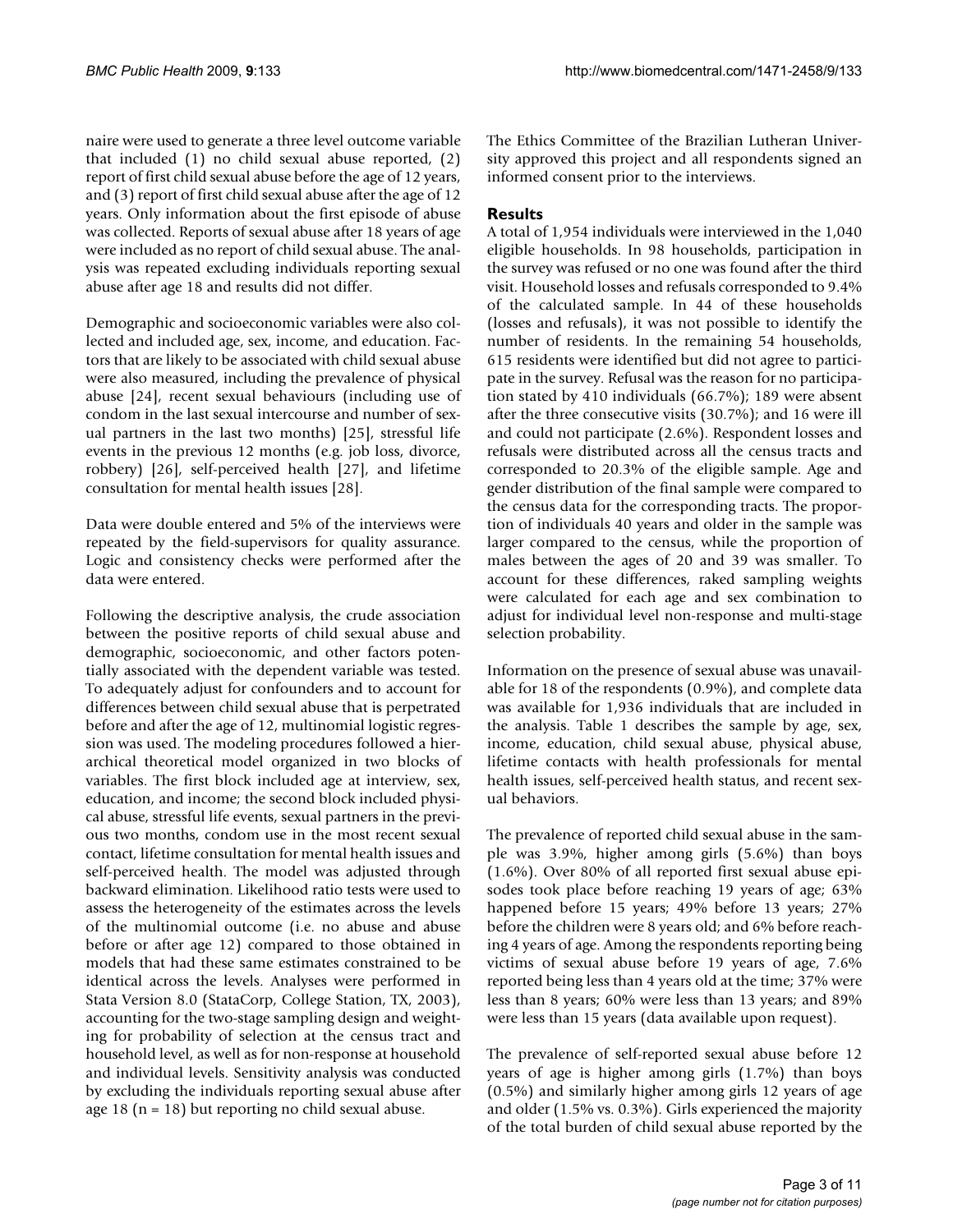|                                        | No report of child sexual abuse |        | Child sexual abuse<br>$(<$ age 12) |                |       | Child sexual abuse<br>(age 12 to 18) |                 |       | <b>Total</b> |      |        |              |
|----------------------------------------|---------------------------------|--------|------------------------------------|----------------|-------|--------------------------------------|-----------------|-------|--------------|------|--------|--------------|
|                                        | n                               | (w%)*  | [95% CI]*                          | n              | (w%)* | [95% CI]*                            | n               | (w%)* | [95% CI]*    | n    | (w%)*  | [95% CI]*    |
| <b>Total sample</b>                    | 1861                            | (96.1) | [95.3; 96.8]                       | 41             | (2.1) | [1.6; 2.9]                           | 34              | (1.8) | [1.2; 2.4]   | 1936 | (100)  | [n.a.]       |
| Sex $†$                                |                                 |        |                                    |                |       |                                      |                 |       |              |      |        |              |
| Male                                   | 815                             | (46.4) | [44.5; 48.2]                       | 8              | (0.5) | [0.2; 0.9]                           | 5               | (0.3) | [0.1; 0.8]   | 828  | (47.1) | [45.3; 48.9] |
| Female                                 | 1046                            | (49.8) | [48.1; 51.5]                       | 33             | (1.7) | [1.2; 2.3]                           | 29              | (1.5) | [1.0; 2.1]   | 1108 | (52.9) | [51.1; 54.7] |
| Age at interview $\dagger$             |                                 |        |                                    |                |       |                                      |                 |       |              |      |        |              |
| Lower tertile<br>(up to 30 y.o.)       | 639                             | (37.2) | [34.6; 39.9]                       | 22             | (1.2) | [0.8; 1.9]                           | 4               | (0.8) | [0.5; 1.2]   | 675  | (39.2) | [36.6; 41.9] |
| Interm. tertile<br>(31(46 y.o.)        | 575                             | (30.6) | [27.9; 33.3]                       | 12             | (0.6) | [0.4; 1.0]                           | 15              | (0.8) | [0.5; 1.3]   | 602  | (31.9) | [29.2; 34.8] |
| Upper tertile<br>(above 46 y.o.)       | 647                             | (28.3) | [24.9; 32.0]                       | $\overline{7}$ | (0.3) | [0.1; 0.7]                           | 5               | (0.2) | [0.1; 0.5]   | 659  | (28.9) | [25.5; 32.5] |
| <b>Education</b><br>(complete years)   |                                 |        |                                    |                |       |                                      |                 |       |              |      |        |              |
| 0 to 3 years                           | 327                             | (15.8) | [12.1; 20.4]                       | 4              | (0.2) | [0.1; 0.6]                           | $\overline{7}$  | (0.3) | [0.1; 0.8]   | 338  | (16.3) | [13.0; 21.1] |
| 4 to 8 years                           | 817                             | (41.8) | [36.8; 47.0]                       | 15             | (0.8) | [0.5; 1.3]                           | 17              | (0.9) | [0.6; 1.4]   | 849  | (43.5) | [38.3; 48.7] |
| 9 to 11 years                          | 480                             | (25.6) | [20.8; 31.1]                       | 15             | (0.8) | [0.5; 1.4]                           | 8               | (0.4) | [0.2; 0.8]   | 503  | (26.8) | [21.9; 32.4] |
| 12 or more years                       | 237                             | (12.9) | [8.9; 18.3]                        | $\overline{7}$ | (0.4) | [0.2; 0.9]                           | $\overline{2}$  | (0.1) | [0.04; 0.4]  | 246  | (13.4) | [9.2; 19.0]  |
| Income                                 |                                 |        |                                    |                |       |                                      |                 |       |              |      |        |              |
| Lower tertile<br>(up to \$43)          | 619                             | (31.9) | [28.4; 35.6]                       | 8              | (0.9) | [0.6; 0.2]                           | 13              | (0.7) | [0.4; 1.2]   | 650  | (33.5) | [29.8; 37.4] |
| Intermediate tertile<br>$($44 - $143)$ | 612                             | (30.9) | [27.7; 34.4]                       | 12             | (0.6) | [0.3; 0.1]                           | $\overline{13}$ | (0.6) | [0.4; 1.1]   | 637  | (32.2) | [28.9; 35.7] |
| Upper tertile<br>(above $$143$ )       | 630                             | (33.3) | [28.1; 38.9]                       | $\mathbf{H}$   | (0.6) | [0.3; 0.1]                           | 8               | (0.4) | [0.2; 0.8]   | 649  | (34.3) | [28.9; 40.2] |

**Sexual partners (past 2 months)**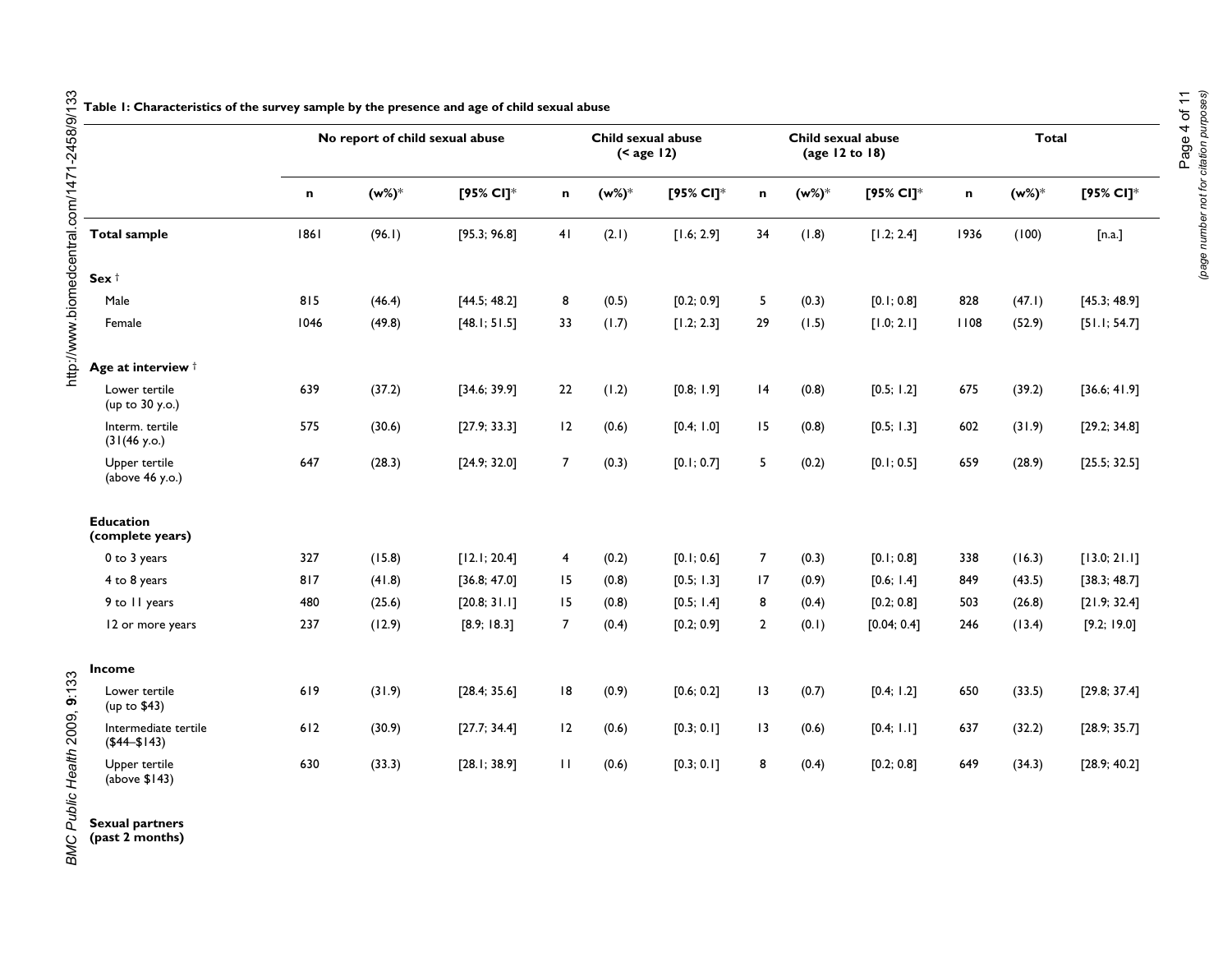| None                                                             | 424  | (20.9) | [19.0; 22.9] | 9            | (0.5)  | [0.3; 0.9] | 6            | (0.3) | [0.1; 0.6] | 439  | (21.6) | [19.7; 23.7] |
|------------------------------------------------------------------|------|--------|--------------|--------------|--------|------------|--------------|-------|------------|------|--------|--------------|
| One                                                              | 1307 | (68.3) | [66.0; 70.6] | 29           | (1.5)  | [1.0; 2.2] | 23           | (1.2) | [0.8; 1.9] | 1359 | (71.1) | [68.7; 73.3] |
| Two or more                                                      | 118  | (6.9)  | [5.4; 8.7]   | 3            | (0.2)  | [0.1; 0.6] | 5            | (0.3) | [0.1; 0.6] | 126  | (7.3)  | [5.9; 9.2]   |
| Condom use<br>(last intercourse)                                 |      |        |              |              |        |            |              |       |            |      |        |              |
| Yes                                                              | 549  | (34.8) | [31.9; 37.9] | $\mathbf{H}$ | (0.7)  | [0.4; 1.4] | 13           | (0.8) | [0.6; 1.4] | 573  | (36.3) | [33.2; 39.5] |
| No                                                               | 1055 | (61.5) | [58.4; 64.4] | 23           | (1.4)  | [0.9; 2.2] | 15           | (0.9) | [0.4; 1.4] | 1093 | (63.7) | [60.5; 66.8] |
| Stressful events past 12<br>months<br>(lost job/divorce/robbery) |      |        |              |              |        |            |              |       |            |      |        |              |
| None                                                             | 1415 | (72.5) | [69.4; 75.4] | 29           | (1.5)  | [1.0; 2.3] | 20           | (0.1) | [0.6; 1.6] | 1464 | (75.0) | [71.6; 78.2] |
| One                                                              | 376  | (20.6) | [17.9; 23.5] | $\mathbf{H}$ | (0.6)  | [0.3; 1.2] | $\mathbf{H}$ | (0.6) | [0.3; 1.1] | 398  | (21.8) | [18.9; 24.9] |
| Two or more                                                      | 53   | (3.0)  | [2.2; 4.0]   | I.           | (0.05) | [0.01;0.4] | 3            | (0.2) | [0.1; 0.7] | 57   | (3.2)  | [2.4; 4.3]   |
| Report of physical abuse t                                       |      |        |              |              |        |            |              |       |            |      |        |              |
| No                                                               | 1657 | (88.5) | [87.1; 89.8] | 27           | (1.5)  | [1.0; 2.1] | 9            | (0.1) | [0.7; 1.5] | 1703 | (91.0) | [89.6; 92.2] |
| Yes                                                              | 147  | (7.5)  | [6.3; 8.9]   | 4            | (0.8)  | [0.4; 1.3] | 15           | (0.8) | [0.5; 1.3] | 176  | (9.0)  | [7.8; 10.4]  |
| Lifetime consultation for<br>mental health issue #               |      |        |              |              |        |            |              |       |            |      |        |              |
| No                                                               | 1418 | (75.2) | [72.9; 77.3] | 22           | (1.2)  | [0.8; 1.7] | 23           | (1.2) | [0.8; 1.8] | 1463 | (77.6) | [75.3; 79.6] |
| Yes                                                              | 439  | (21.0) | [18.9; 23.1] | 9            | (1.0)  | [0.6; 1.6] | $\mathbf{H}$ | (0.5) | [0.3; 1.1] | 469  | (22.4) | [20.4; 24.7] |
| Health perception <sup>†</sup>                                   |      |        |              |              |        |            |              |       |            |      |        |              |
| Good                                                             | 1192 | (63.1) | [60.0; 66.1] | 9            | (1.0)  | [0.6; 1.7] | 15           | (0.8) | [0.5; 1.3] | 1226 | (64.9) | [61.6; 68.1] |
| Average/bad                                                      | 667  | (33.0) | [29.9; 36.3] | 22           | (1.1)  | [0.8; 1.6] | 19           | (0.9) | [0.6; 1.5] | 708  | (35.1) | [31.9; 38.4] |

**Table 1: Characteristics of the survey sample by the presence and age of child sexual abuse** *(Continued)*

\* Weighted percentages and confidence intervals account for the sampling strategy. † P-value below 0.05 in the design-based chi-square test. ‡question included a broad term that contact with health professionals for distress, stress, emotional disturbance, psychological problems, and nervousness.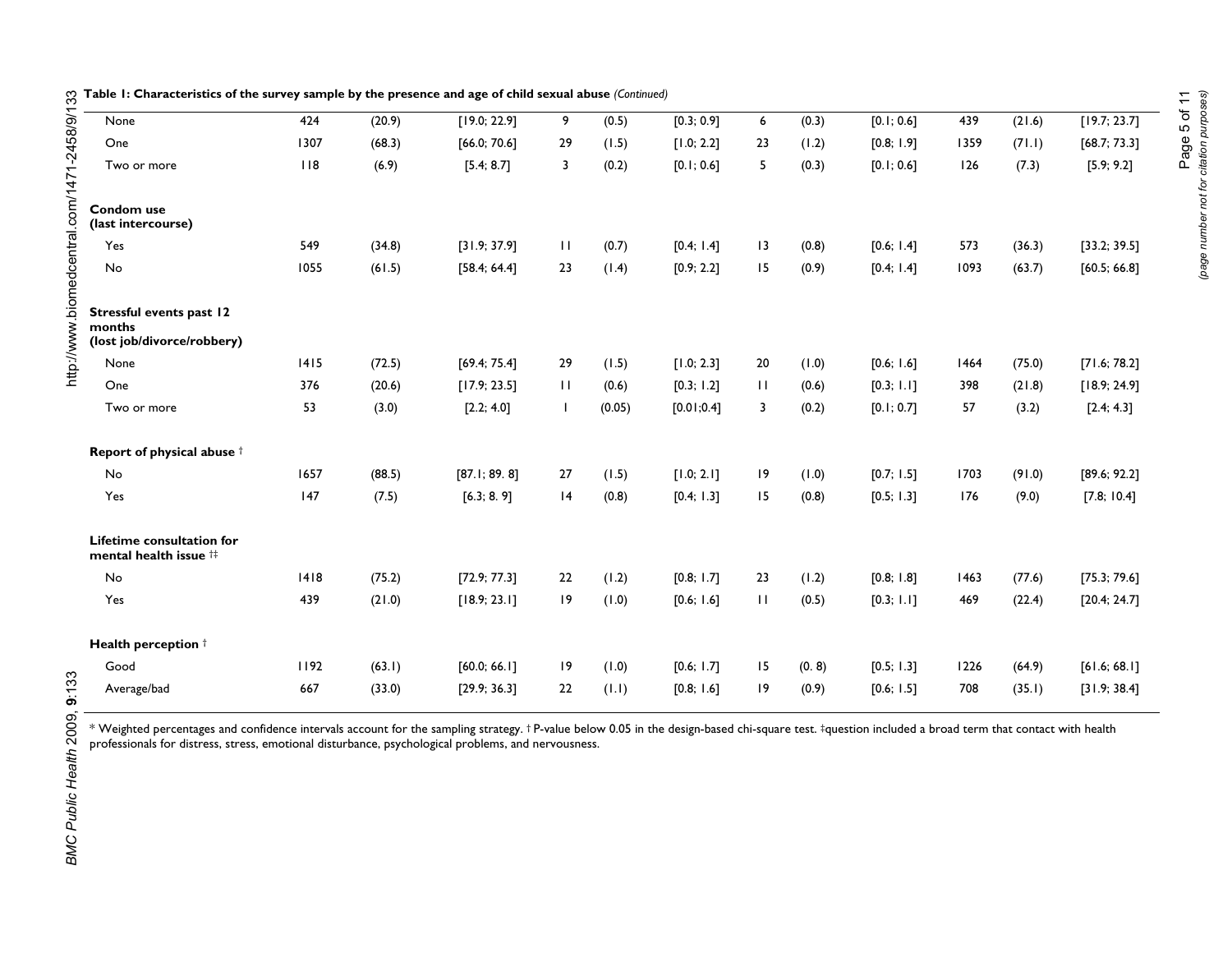study participants (80% of the child sexual abuse before age 12, and 84.1% of it after age 12). While 53% of all reports of child sexual abuse for boys happened from ages 0 to 7, for girls, 33% of the child sexual abuse happened before age 8 and peaked around ages 8 to 15, when 88% of all reported abuses had already taken place (data available upon request).

The unadjusted analysis (Table 2) reveals an association between child sexual abuse before the age of 12 and female sex (OR = 3.5 [95% CI 1.7; 7.2]). Also, as the prevalence among boys decreases with age (Table 1), the strength of association of sexual abuse after age 12 with female sex increases even further (OR = 4.9 [95% CI 1.6; 15.3]).

Reports of sexual abuse before age 12 were more common among individuals in the younger age group (up to 30 years of age) at the date of interview. Over 50% of the child sexual abuses before the age of 12, as well as from 0 to 18 years of age, came from this age group.

The educational profile of the individuals reporting no sexual abuse, sexual abuse before the age 12, and sexual abuse from ages 12 to 18 reveals that only the group reporting sexual abuse after age 12 had a lower prevalence of abuse as years of education increased. After adjustment for age, even though the associations did not reach statistical significance, more years of education were associated with increased odds of reporting sexual abuse before 12 years of age (Table 3), in agreement with the prevalence rates presented in Table 1. The opposite was observed for reported sexual abuse after 12 years of age, but similarly, none of the estimates were statistically significant. The heterogeneity test supports these observations, revealing that the direction of the associations, across the three levels of the dependent variable, are likely to be heterogene $ous (p = 0.29).$ 

Although 75% of the children that were sexually abused before 12 years of age belonged to the lower income group, income was not associated with either category of child sexual abuse in the multinomial model.

In the crude analysis, a strong association between physical and child sexual abuse before the age of 12 was observed (OR 5.6 95%CI [2.5;12.3]), and this association was stronger when the reported abuse happened after the age of 12 (OR 95% 9.4 95%CI [4.5;18.7]). This pattern was maintained after adjustment for the other variables in the model (Table 3).

A trend towards reporting occurrence of physical and sexual abuse at the same age was observed among boys but not girls (data not shown). Overall, no specific age or gender pattern of co-occurrence of sexual and physical abuse could be observed. The amount of missing information about the age of physical abuse among boys compromises more elaborate analysis.

Lifetime contacts with health professionals for mental health concerns were more prevalent among those reporting sexual abuse before age 12. This variable was associated with child sexual abuse before age 12, before and after adjustment, but not for child sexual abuse after age 12.

Individuals that experienced child sexual abuse at any age were more likely to perceive their health as average or bad compared to individuals reporting no child sexual abuse experiences. The odds ratio for self-perceived bad or average health was 2.0 (95% CI 1.1; 3.8) before and 1.9 (95% CI 1.1; 3.6) after 12 years of age.

Although a trend towards a larger number of sexual partners in the previous 2 months can be suspected for both age groups, it only achieved statistical significance when the abuse took place after 12 years of age (OR for two or more sexual partners in the previous 2 months = 4.5 [95% CI 1.2; 16.2]).

Because the sample includes 202 individuals with ages between 14 and 18 – 96% of which are still at risk of experiencing child sexual abuse as defined in the present study – sensitivity analysis was performed to verify the direction and strength of the estimates in the absence of these respondents. No changes (defined as a change in the adjusted odds ratio that was larger than 5% of the original estimate) were observed and therefore all individuals were included in the analysis.

### **Discussion**

To the best of the authors' knowledge, this is the first anonymous population-based study estimating the prevalence of child sexual abuse in a comprehensive sample from Brazil. The data reveal that the prevalence of selfreported sexual abuse at very young ages (before 12 years) is more than three times higher among girls (1.7%) compared to boys (0.5%) and almost five times higher among girls (1.5% vs. 0.3%) after 12 years of age. Reports from Brazil [18] support our findings, indicating that girls are more often sexually abused in childhood compared to boys. In a study estimating the contribution of selected risk factors for the global burden of disease, child sexual abuse was found to be the only childhood exposure that has a differential – and larger – contribution to health loss for girls compared to boys [29].

Physical abuse was strongly associated with child sexual abuse in the sample. Previous analysis of this survey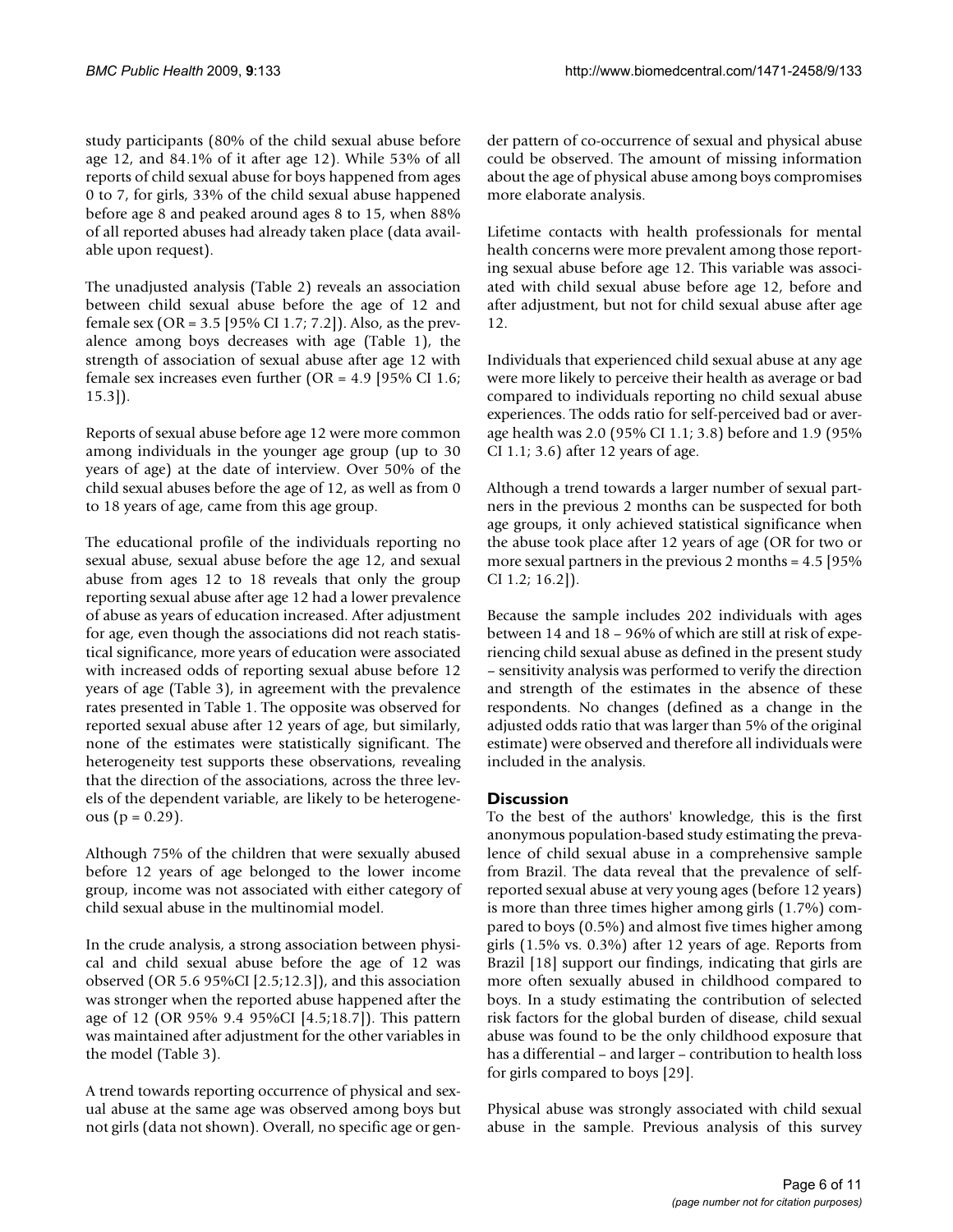|                                                               | Child sexual abuse (Before age 12) Child sexual abuse (Age 12 to 18) |             |                |          |             | p-values<br>Heterogeneity test§<br>(Likelihood ratio test)# |          |
|---------------------------------------------------------------|----------------------------------------------------------------------|-------------|----------------|----------|-------------|-------------------------------------------------------------|----------|
|                                                               | <b>OR</b>                                                            | (95% CI)    | $p$ -value $*$ | OR       | (95% CI)    | p-value*                                                    |          |
| Sex                                                           |                                                                      |             |                |          |             |                                                             |          |
| Male                                                          | 1.0                                                                  |             |                | 1.0      |             |                                                             | 0.0003   |
| Female                                                        | 3.5                                                                  | (1.7;7.2)   | 0.001          | 4.9      | (1.6; 15.3) | 0.007                                                       | (50.001) |
| Age at interview                                              |                                                                      |             |                |          |             |                                                             |          |
| Lower tertile (up to 30 y.o.)                                 | 3.1                                                                  | (1.2; 8.1)  | 0.025          | 2.8      | (0.9; 8.4)  | 0.06                                                        | 0.02     |
| Intermediate tertile<br>$(31-46 y.o.)$                        | 1.8                                                                  | (0.7; 4.9)  | 0.23           | 3.6      | (1.2; 10.7) | 0.02                                                        | (0.01)   |
| Upper tertile (above 46 y.o.)                                 | 1.0                                                                  |             |                | 1.0      |             |                                                             |          |
| <b>Education (complete years)</b>                             |                                                                      |             |                |          |             |                                                             |          |
| 0 to 3 years                                                  | 1.0                                                                  |             |                | 1.0      |             |                                                             |          |
| 4 to 8 years                                                  | 1.4                                                                  | (0.4; 4.5)  | 0.58           | 1.0      | (0.4;2.5)   | 0.95                                                        | 0.4      |
| 9 to 11 years                                                 | 2.4                                                                  | (0.8; 6.8)  | 0.10           | 0.8      | (0.3;2.3)   | 0.68                                                        | (0.04)   |
| 12 or more years                                              | 2.3                                                                  | (0.7;7.7)   | 0.17           | 0.4      | (0.1;2.0)   | 0.25                                                        |          |
| <b>Income</b>                                                 |                                                                      |             |                |          |             |                                                             |          |
| Lower tertile (up to \$43)                                    | 1.0                                                                  |             |                | 1.0      |             |                                                             |          |
| Intermediate tertile<br>$($44 - $143)$                        | 0.7                                                                  | (0.3; 1.7)  | 0.44           | 1.0      | (0.5;2.0)   | 0.99                                                        | 0.5      |
| Upper tertile (above \$143)                                   | 0.6                                                                  | (0.3; 1.3)  | 0.17           | 0.6      | (0.3; 1.5)  | 0.29                                                        | (0.45)   |
| <b>Sexual partners</b><br>(past 2 months)                     |                                                                      |             |                |          |             |                                                             |          |
| None                                                          | 1.0                                                                  |             |                | 1.0      |             |                                                             |          |
| One                                                           | 1.0                                                                  | (0.5; 2.2)  | 0.9            | 1.3      | (0.5; 3.6)  | 0.57                                                        | 0.49     |
| Two or more                                                   | 1.2                                                                  | (0.3; 4.3)  | 0.8            | 2.9      | (0.9; 9.7)  | 0.08                                                        | (0.43)   |
| Condom use<br>(last intercourse)                              |                                                                      |             |                |          |             |                                                             |          |
| Yes                                                           | 0.9                                                                  | (0.4;2.1)   | 0.82           | 1.5      | (0.8;2.9)   | 0.20                                                        | 0.43     |
| No                                                            | 1.0                                                                  |             |                | 1.0      |             |                                                             | (0.4)    |
| Stressful events past 12<br>months                            |                                                                      |             |                |          |             |                                                             |          |
| (lost job/divorce/robbery)                                    |                                                                      |             |                |          |             |                                                             |          |
| None                                                          | 1.0                                                                  |             |                | 1.0      |             |                                                             |          |
| One                                                           | 1.5                                                                  | (0.7; 3.3)  | 0.33           | 2. I     | (0.9; 4.6)  | 0.07                                                        | 0.13     |
| Two or more                                                   | 0.9                                                                  | (0.1; 5.9)  | 0.89           | 3.9      | (0.9; 17.3) | 0.07                                                        | (0.09)   |
| <b>Physical abuse</b>                                         | 1.0                                                                  |             |                | 1.0      |             |                                                             | 10.001   |
| No<br>Yes                                                     | 6.2                                                                  | (3.2; 12.1) | $0.001$        | 9.4      | (5.2; 17.1) | < 0.001                                                     | (50.001) |
| Lifetime consultation for<br>mental health issue <sup>†</sup> |                                                                      |             |                |          |             |                                                             |          |
| No                                                            | 1.0                                                                  |             |                | $\, 1.0$ |             |                                                             | 0.005    |
| Yes                                                           | 2.9                                                                  | (1.5; 5.5)  | 0.002          | 1.6      | (0.7; 3.9)  | 0.29                                                        | (0.002)  |
|                                                               |                                                                      |             |                |          |             |                                                             |          |
| <b>Health perception</b><br>Good                              | 1.0                                                                  |             |                | 1.0      |             |                                                             | 0.009    |
|                                                               |                                                                      |             |                |          |             | 0.01                                                        |          |
| Average/bad                                                   | 2.1                                                                  | (1.1; 3.9)  | 0.02           | $2.2\,$  | (1.2; 4.1)  |                                                             | (0.08)   |

**Table 2: Multinomial logistic regression, factors associated with sexual abuse, before and after age12, unadjusted analysis**

† Question included a broad term that contact with health professionals for distress, stress, emotional disturbance, psychological problems, and nervousness. \* Likelihood ratio test for each level of the multinomial outcome. § Likelihood ratio test for combining alternatives. P-value corresponds to the probability that the odds ratio of a given variable with CSA before age 12 and from ages 12 to 18 is the same, indicating that both levels of the dependent variable could be collapsed. # Probability that the association of each independent variable with each of the levels of the dependent variable (child sexual abuse) is simultaneously null according to the likelihood ratio test.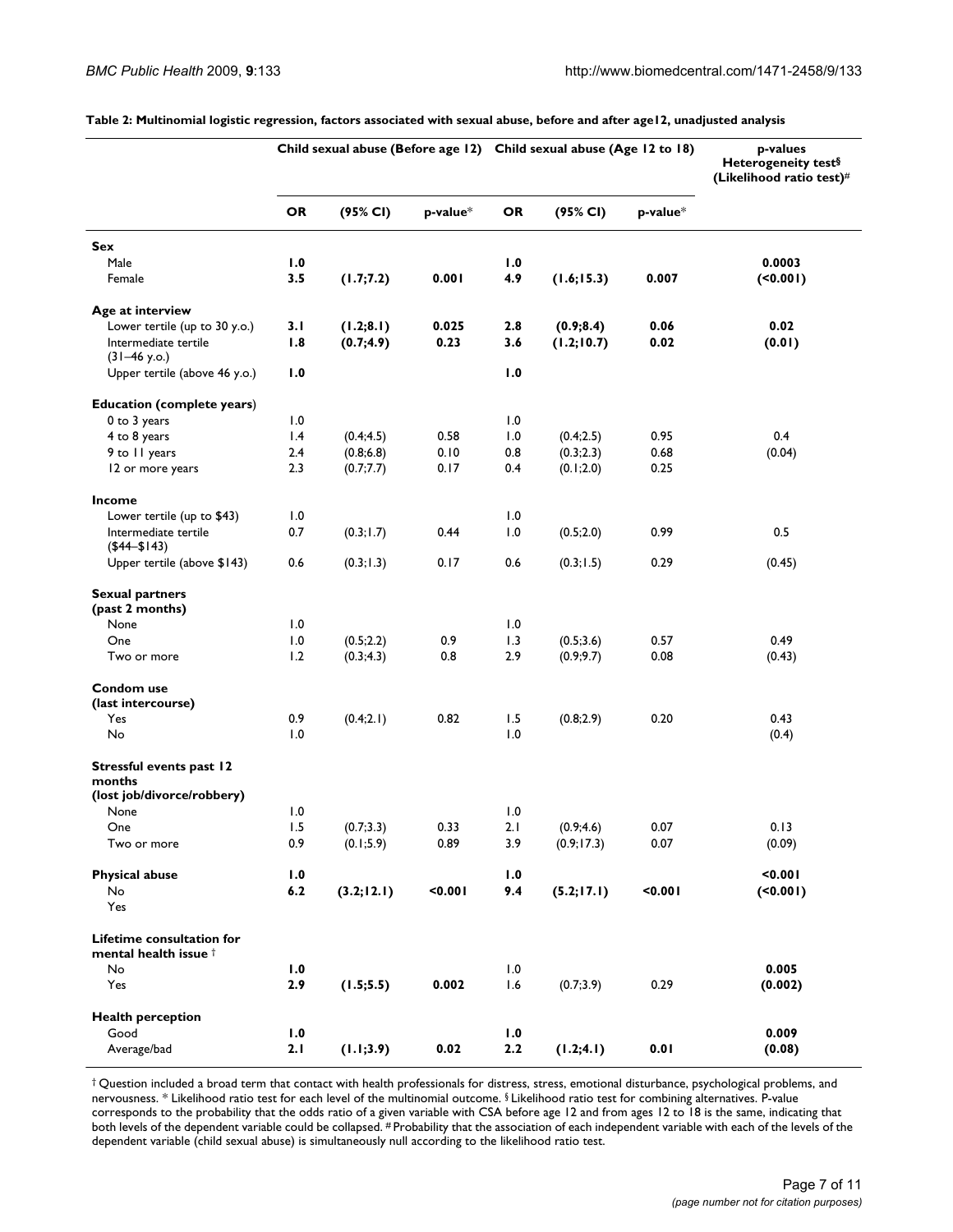**Table 3: Multinomial logistic regression, factors associated with sexual abuse, before and after age 12, Adjusted Odds Ratios (AOR) values.** 

|                                               | <b>Sexual abuse</b><br>(Before age 12) |                     |             |     | <b>Sexual abuse</b><br>(Age 12 to 18) |       | p-values<br>Heterogeneity test <sup>§</sup> |  |
|-----------------------------------------------|----------------------------------------|---------------------|-------------|-----|---------------------------------------|-------|---------------------------------------------|--|
|                                               | <b>AOR</b>                             | 95% CI              | p-value AOR |     | 95% CI                                |       | p-value (Likelihood ratio test)#            |  |
| <b>Block I (Socio-demographic)</b>            |                                        |                     |             |     |                                       |       |                                             |  |
| <b>Sex</b>                                    |                                        |                     |             |     |                                       |       |                                             |  |
| Male                                          | 1.0                                    |                     |             | 1.0 |                                       |       | 0.0002                                      |  |
| Female                                        | 3.6                                    | (1.8; 7.3)          | 0.001       | 5.1 | (1.6; 15.9)                           | 0.006 | (0.001)                                     |  |
| Age at interview                              |                                        |                     |             |     |                                       |       |                                             |  |
| Lower tertile (up to 30 y.o.)                 | 3.2                                    | (1.2; 8.4)          | 0.02        | 3.0 | (1.0; 8.7)                            | 0.05  | 0.01                                        |  |
| Intermediate tertile (31-46 y.o.)             | 1.9                                    | (0.7; 5.2)          | 0.19        | 3.9 | (1.3; 11.2)                           | 0.01  | (0.01)                                      |  |
| Upper tertile (above 46 y.o.)                 | 1.0                                    |                     |             | 1.0 |                                       |       |                                             |  |
| <b>Education (complete years)</b>             |                                        |                     |             |     |                                       |       |                                             |  |
| $0 - 3$ years                                 | 1.0                                    |                     |             | 1.0 |                                       |       |                                             |  |
| $4-8$ years                                   | 1.2                                    | (0.4; 4.2)          | 0.68        | 0.9 | (0.3; 2.2)                            | 0.64  | 0.29                                        |  |
| $9 - 11$ years                                | 1.9                                    | (0.6; 5.4)          | 0.25        | 0.6 | (0.2; 1.6)                            | 0.22  | (0.03)                                      |  |
| 12 or more years                              | 1.9                                    | (0.4; 7.3)          | 0.39        | 0.2 | (0.1; 1.1)                            | 0.06  |                                             |  |
| Income                                        |                                        |                     |             |     |                                       |       |                                             |  |
| Lower tertile (up to \$43)                    | 1.0                                    |                     |             | 1.0 |                                       |       |                                             |  |
| Intermediate tertile (\$44-\$143)             | 0.9                                    | (0.4; 2.4)          | 0.80        | 1.5 | (0.7; 3.2)                            | 0.27  | 0.80                                        |  |
| Upper tertile (above \$143)                   | 0.9                                    | (0.3; 2.6)          | 0.88        | 1.8 | (0.7; 4.7)                            | 0.23  | (0.45)                                      |  |
| <b>Block II</b>                               |                                        |                     |             |     |                                       |       |                                             |  |
| Sexual partners (past 2 months)               |                                        |                     |             |     |                                       |       |                                             |  |
| None                                          | 1.0                                    |                     |             | 1.0 |                                       |       |                                             |  |
| One                                           | 1.3                                    | (0.6; 2.7)          | 0.56        | 1.4 | (0.6; 3.7)                            | 0.43  | 0.12                                        |  |
| Two or more                                   | 1.9                                    | (0.6; 6.4)          | 0.29        | 4.5 | (1.2; 16.2)                           | 0.02  | (0.35)                                      |  |
| Condom use (last intercourse)                 |                                        |                     |             |     |                                       |       |                                             |  |
| Yes                                           | 0.8                                    | (0.3; 2.2)          | 0.64        | 1.4 | (0.7; 2.9)                            | 0.35  | 0.63                                        |  |
| No                                            | 1.0                                    |                     |             | 1.0 |                                       |       | (0.5)                                       |  |
| Stressfull events past 12 months              |                                        |                     |             |     |                                       |       |                                             |  |
| (lost job/divorce/robbery)                    |                                        |                     |             |     |                                       |       |                                             |  |
| None                                          | 1.0                                    |                     |             | 1.0 |                                       |       |                                             |  |
| One                                           | 1.1                                    | (0.4; 2.7)          | 0.84        | 1.4 | (0.5; 3.8)                            | 0.61  | 0.85                                        |  |
| Two or more                                   | 0.4                                    | (0.1; 3.6)          | 0.43        | 1.4 | (0.2; 9.5)                            | 0.34  | (0.08)                                      |  |
| <b>Physical abuse</b>                         |                                        |                     |             |     |                                       |       |                                             |  |
| No                                            | 1.0                                    |                     |             | 1.0 |                                       |       | < 0.001                                     |  |
| Yes                                           | 5.6                                    | (2.5; 12.3) < 0.001 |             | 9.4 | (4.5; 18.7) < 0.001                   |       | ( < 0.001)                                  |  |
| Lifetime consultation for mental health issue |                                        |                     |             |     |                                       |       |                                             |  |
| No                                            | 1.0                                    |                     |             | 1.0 |                                       |       | 0.10                                        |  |
| Yes                                           | 2.2                                    | (1.1; 4.6)          | 0.04        | 0.9 | (0.3; 2.6)                            | 0.84  | (0.003)                                     |  |
| <b>Health perception</b>                      |                                        |                     |             |     |                                       |       |                                             |  |
| Good                                          | 1.0                                    |                     |             | 1.0 |                                       |       | 0.04                                        |  |
| Average/bad                                   | 2.0                                    | (1.1; 3.8)          | 0.03        | 1.9 | (1.1; 3.6)                            | 0.04  | (0.005)                                     |  |

Reference category is 'no abuse'. Hierarchical model with backwards elimination (final model n = 1874)

Note: Bolded variables are in the final model and are adjusted to each other. Estimates in italics were obtained from each variable's last entry in the model, before it was removed from the model (backwards elimination). Variables from subsequent levels are adjusted for bolded variables from the same level and from preceding levels.§ Likelihood ratio test for combining alternatives. P-value corresponds to the probability that the odds ratio of<br>a given variable with CSA before age 12 and from ages 12 to 18 is the s #Probability that the association of each independent variable with each of the levels of the dependent variable (child sexual abuse) is simultaneously null according to the likelihood ratio test.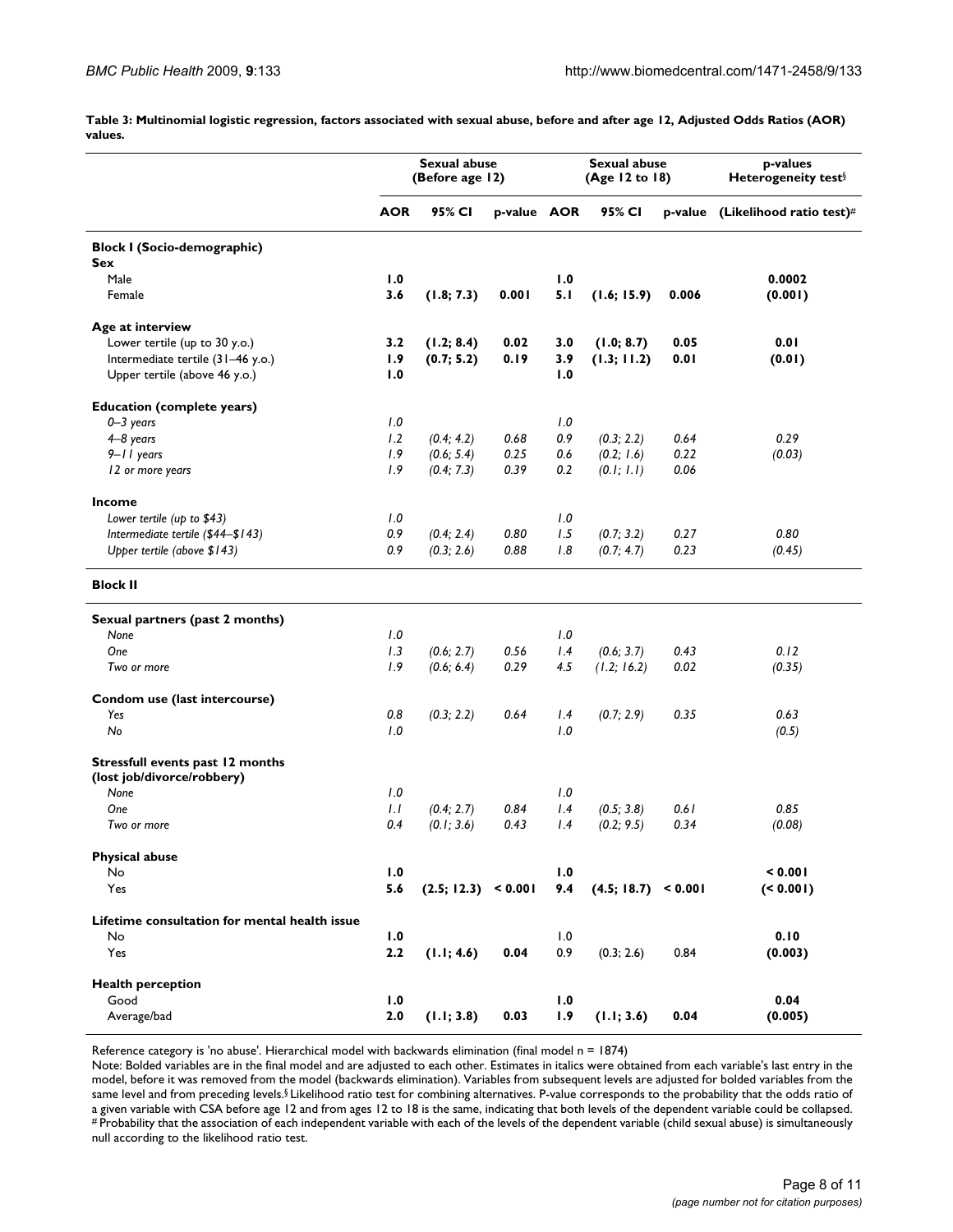focused on lifetime physical abuse and indicated high prevalence (9.7%) and suggests an increased need for health care – as a consequence of physical violence – in this population [30]. Results from studies conducted in the US reveal unsettling trends for the occurrence of multiple episodes of victimization once the first episode has taken place [31] and a consequent increase in risk for mental disorders [31,32]. In addition, children exposed to various kinds of abuse are more symptomatic than children exposed to a similar number of episodes of the same kind [33].

There was a higher prevalence of self-reported lifetime contact with health professionals for mental health reasons among individuals abused before 12 years of age. Adjustment for confounding variables still revealed an association, suggesting there may be no difference in contacts with professionals for mental health reasons when comparing individuals abused after age 12 to those reporting no abuse (p-value for heterogeneity  $= 0.11$ ). Similar findings were observed in a cohort study of Australian sexually abused children; estimates of the use of mental health services were nearly four times higher among the abused group, compared to population controls [34]. The lack of such association for those abused after age 12 may indicate that the psychological consequences of the abuse are more severe when it takes place at earlier ages [4,35]. Other factors such as the child's developmental stage, the chronicity of the abusive acts, the child's resilience, and the child's relationship with the perpetrator may also influence the psychological and behavioral consequences of the abuse [1] reflected in the increased contact with health professionals for mental health issues.

In light of these results, it is likely that interventions to reduce the prevalence of child sexual abuse should focus on the population as a whole, since it appears that, barring gender differences, none of the demographic characteristics studied permit the easy identification of high risk sub-groups. Additionally, attention should be devoted to the prevention of child sexual abuse among young girls.

Following the recent call for better information on prevalence and factors associated with child sexual abuse [2], we expect that this work will reach policy tables and instigate action. Child sexual abuse alone is responsible for about 1% of the global burden of disease, but is likely to be a risk factor for several other diseases – including alcohol and illicit drugs use, mental disorders, and sexually transmitted diseases – which combined, are responsible for over 20% of the global burden [29].

Identification of abuse is an important means of preventing repetition. Stimulating the children's competency in

recognizing abusive situations, discerning between appropriate and inappropriate contacts, and about the importance of disclosing the abuse, may be part of the solution to the problem [36], but the high concentration of CSA at very young ages suggests complex barriers to the implementation of such strategies. As the epidemiology of child sexual abuse becomes better understood, it is important to prepare for the planning and evaluation of preventive interventions. Development of effective treatment of sexually abused children, and of child abusers, is essential for future reduction of the rates of child sexual abuse.

#### *Study Limitations*

The prevalence estimates presented here may be underestimated due to the use of a short questionnaire that defined sexual abuse and asked about the occurrence of such event and the age when it first happened. Nevertheless, it has been suggested that even after a series of 19 screening questions, 12% of female victims of sexual abuse will not disclose the event [16]. In addition, the prevalence estimates presented here refer exclusively to reports of contact sexual abuse. It is likely that the observed prevalence of 3.9% is not accounting for a much larger prevalence of sexual abuse without contact, had it been measured. Data from Switzerland and Australia suggest that sexually abusive events without contact are much more prevalent than ones with contact [37,38], with similar patterns likely to be present in the current sample. Also, surveys are prone to underestimation of true prevalence due to underreporting and recall bias, especially in the field of child sexual abuse [39] and the observed association between age at interview and child sexual abuse may be a consequence of such bias. The percentage of individuals unable to recall sexual abuse events has been reported to be as high as 38% after 17 years from the event [40]. The possibility of such bias justifies the inclusion of the variable age at interview in the final model.

The cross-sectional nature of the study, though, does not allow for causal inferences and limits interpretation of the estimated associations. In addition, this sample was drawn from a low-income urban area of southern Brazil, and it may not be representative of rates observed among higher income groups, in other parts of the country or among rural communities. Refusals and losses were more common among males, and because the prevalence of child sexual abuse is lower among them, overall prevalence could be artificially inflated. To address this issue raked sampling weights were used to adjust for individual level non-response and multi-stage selection probability.

The very low income of the population in the present study may have hindered the emergence of an association of income with child sexual abuse due to the low variability of income. However, the lack of association between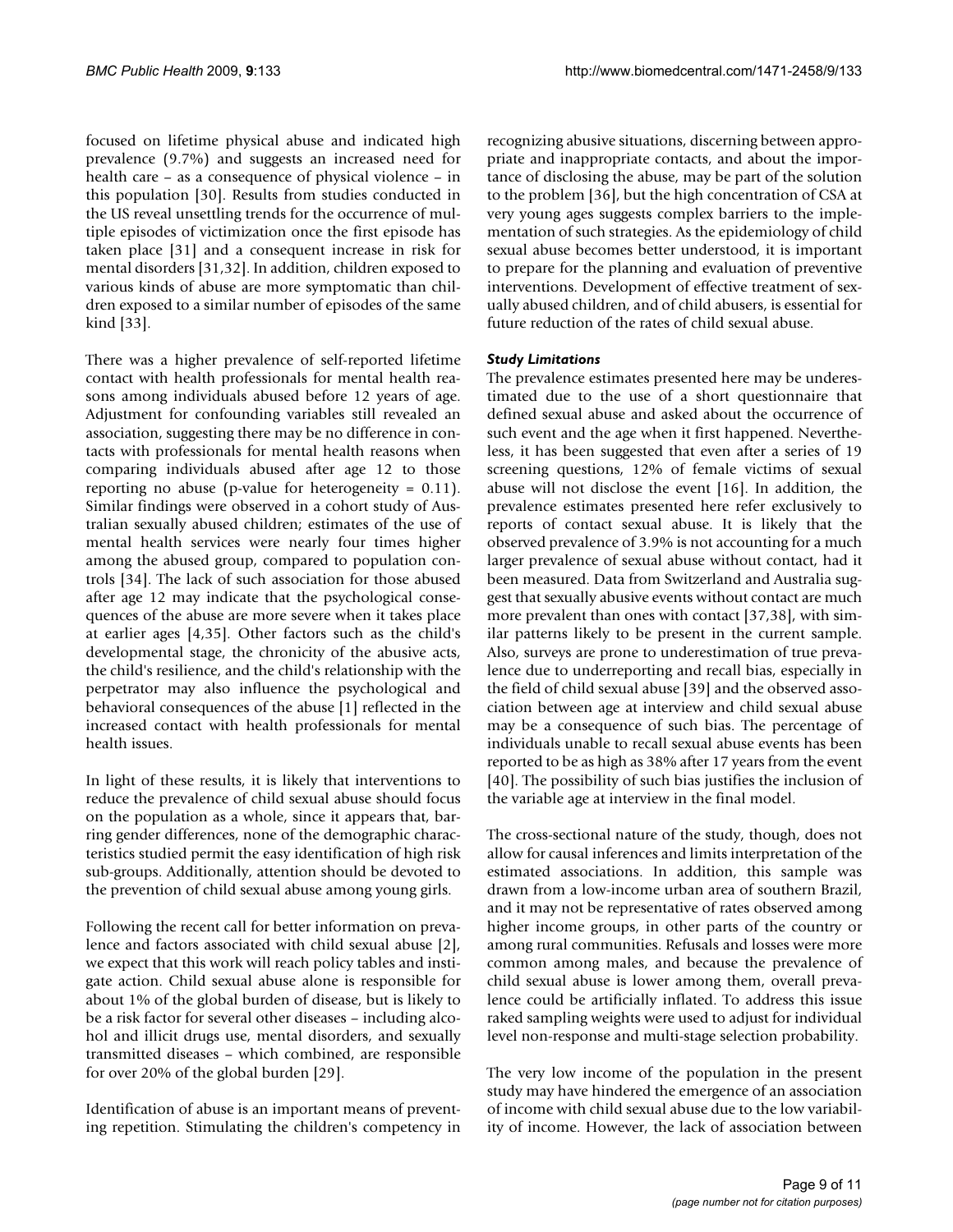child sexual abuse, income, and education is supported by results from another epidemiological study [41] and it has been suggested that for child sexual abuse screening purposes, no identifiable demographic or family characteristics would allow one to exclude the possibility that a child was sexually abused [42].

The observed association of age of the respondent at interview and child sexual abuse may indicate an increase in its prevalence among younger age groups but may also be an artifact of recall and survivorship biases. More detailed longitudinal methods are necessary to clarify this issue.

The survey did not identify the relationship of the victim with the perpetrator but this information would have added richness to the estimates. Data from other jurisdictions indicate that over two-thirds of child sexual abuse perpetrators are family members or acquaintances [43]. The fact that the perpetrators are likely to be the children's caretakers adds a challenging dimension to prevention of child sexual abuse and to its study in the population [1]. There is also evidence that abuse within a family is likely to be more persistent and frequent than extra-familial abuse [44].

Finally, face-to-face interviews were conducted with respondents that had less than 4 years of education (no more than 15.8% of the sample) but an analysis of the influence of mode of interview in the results was not possible since the questionnaires were not identified. The literature suggests there is no agreement about the consequences of mode of interview in the estimates of prevalence of child sexual abuse [45,46] and Bolen and Scannapiecco [16] observed in their meta analysis that mode of interview did not affect prevalence estimates for males or females.

#### **Conclusion**

Results suggest that Child Sexual Abuse in Brazil happens at young ages and is usually associated with physical violence. This adverse event is likely to have serious health and developmental consequences. Except for gender, no other socio-demographic characteristic identified highrisk sub-populations, making it difficult to single-out atrisk groups for prevention and indicating preventive strategies should be widespread.

#### **Competing interests**

The authors declare that they have no competing interests.

#### **Authors' contributions**

DB conducted the analysis planning, execution, and lead the preparation of the manuscript. JB planned and coordinated the study and contributed to the report. LP participated in the study planning and contributed to the report.

LG participated in the study planning, data collection, elaboration and preparation of the dataset, and contributed to the report. AF participated in the study planning, data collection, elaboration and preparation of the dataset, and contributed to the report. DA participated in the study planning and contributed to the report. BR participated in the study planning and contributed to the report.

#### **Acknowledgements**

This project was financed by the Christoffel Blindemission, CNPq (Conselho Nacional de Desenvolvimento Científico e Tecnológico) and FAPERGS (Fundação de Amparo à Pesquisa do Estado do Rio Grande do Sul) All authors declare independence from funding sources. We would also like to thank Mr. Lukasz Aleksandrowicz and Dr. Alan Cohen for the careful editing and suggestions to improve this manuscript.

#### **References**

- 
- 1. Johnson CF: **[Child sexual abuse.](http://www.ncbi.nlm.nih.gov/entrez/query.fcgi?cmd=Retrieve&db=PubMed&dopt=Abstract&list_uids=15288746)** *Lancet* 2004, **364(9432):**462-470. Freyd JJ, Putnam FW, Lyon TD, Becker-Blease KA, Cheit RE, Siegel NB, Pezdek K: **[Psychology. The science of child sexual abuse.](http://www.ncbi.nlm.nih.gov/entrez/query.fcgi?cmd=Retrieve&db=PubMed&dopt=Abstract&list_uids=15845837)** *Science* 2005, **308(5721):**501.
- 3. Ross CA, Keyes BB, Xiao Z, Yan H, Wang Z, Zou Z, Xu Y, Chen J, Zhang H: **Childhood physical and sexual abuse in China.** *The Journal of Child Sexual Abuse* 2005, **14(4):**115-126.
- Molnar BE, Buka SL, Kessler RC: [Child sexual abuse and subse](http://www.ncbi.nlm.nih.gov/entrez/query.fcgi?cmd=Retrieve&db=PubMed&dopt=Abstract&list_uids=11344883)**[quent psychopathology: results from the National Comor](http://www.ncbi.nlm.nih.gov/entrez/query.fcgi?cmd=Retrieve&db=PubMed&dopt=Abstract&list_uids=11344883)[bidity Survey.](http://www.ncbi.nlm.nih.gov/entrez/query.fcgi?cmd=Retrieve&db=PubMed&dopt=Abstract&list_uids=11344883)** *Am J Public Health* 2001, **91(5):**753-760.
- 5. Jones LM, Finkelhor D, Kopiec K: **[Why is sexual abuse declining?](http://www.ncbi.nlm.nih.gov/entrez/query.fcgi?cmd=Retrieve&db=PubMed&dopt=Abstract&list_uids=11700689) [A survey of state child protection administrators.](http://www.ncbi.nlm.nih.gov/entrez/query.fcgi?cmd=Retrieve&db=PubMed&dopt=Abstract&list_uids=11700689)** *Child Abuse & Neglect* 2001, **25(9):**1139-1158.
- 6. Dube SR, Anda RF, Whitfield CL, Brown DW, Felitti VJ, Dong M, Giles WH: **[Long-term consequences of childhood sexual](http://www.ncbi.nlm.nih.gov/entrez/query.fcgi?cmd=Retrieve&db=PubMed&dopt=Abstract&list_uids=15894146) [abuse by gender of victim.](http://www.ncbi.nlm.nih.gov/entrez/query.fcgi?cmd=Retrieve&db=PubMed&dopt=Abstract&list_uids=15894146)** *Am J Prev Med* 2005, **28(5):**430-438.
- 7. Nelson EC, Heath AC, Madden PA, Cooper ML, Dinwiddie SH, Bucholz KK, Glowinski A, McLaughlin T, Dunne MP, Statham DJ, *et al.*: **[Association between self-reported childhood sexual abuse](http://www.ncbi.nlm.nih.gov/entrez/query.fcgi?cmd=Retrieve&db=PubMed&dopt=Abstract&list_uids=11825135) and adverse psychosocial outcomes: results from a twin [study.](http://www.ncbi.nlm.nih.gov/entrez/query.fcgi?cmd=Retrieve&db=PubMed&dopt=Abstract&list_uids=11825135)** *Arch Gen Psychiatry* 2002, **59(2):**139-145.
- 8. Read J, Hammersley P: **[Child sexual abuse and schizophrenia.](http://www.ncbi.nlm.nih.gov/entrez/query.fcgi?cmd=Retrieve&db=PubMed&dopt=Abstract&list_uids=15690589)** *Br J Psychiatry* 2005, **186:**76. author reply 76.
- 9. Nelson EC, Heath AC, Lynskey MT, Bucholz KK, Madden PA, Statham DJ, Martin NG: **[Childhood sexual abuse and risks for licit and](http://www.ncbi.nlm.nih.gov/entrez/query.fcgi?cmd=Retrieve&db=PubMed&dopt=Abstract&list_uids=16854248) [illicit drug-related outcomes: a twin study.](http://www.ncbi.nlm.nih.gov/entrez/query.fcgi?cmd=Retrieve&db=PubMed&dopt=Abstract&list_uids=16854248)** *Psychol Med* 2006, **36(10):**1473-1483.
- 10. Chen J, Dunne MP, Han P: [Child sexual abuse in Henan prov](http://www.ncbi.nlm.nih.gov/entrez/query.fcgi?cmd=Retrieve&db=PubMed&dopt=Abstract&list_uids=16635765)**[ince, China: associations with sadness, suicidality, and risk](http://www.ncbi.nlm.nih.gov/entrez/query.fcgi?cmd=Retrieve&db=PubMed&dopt=Abstract&list_uids=16635765) [behaviors among adolescent girls.](http://www.ncbi.nlm.nih.gov/entrez/query.fcgi?cmd=Retrieve&db=PubMed&dopt=Abstract&list_uids=16635765)** *J Adolesc Health* 2006, **38(5):**544-549.
- 11. Joiner TE Jr, Sachs-Ericsson NJ, Wingate LR, Brown JS, Anestis MD, Selby EA: **[Childhood physical and sexual abuse and lifetime](http://www.ncbi.nlm.nih.gov/entrez/query.fcgi?cmd=Retrieve&db=PubMed&dopt=Abstract&list_uids=16765909) [number of suicide attempts: a persistent and theoretically](http://www.ncbi.nlm.nih.gov/entrez/query.fcgi?cmd=Retrieve&db=PubMed&dopt=Abstract&list_uids=16765909) [important relationship.](http://www.ncbi.nlm.nih.gov/entrez/query.fcgi?cmd=Retrieve&db=PubMed&dopt=Abstract&list_uids=16765909)** *Behav Res Ther* 2007, **45(3):**539-547.
- Read J, McGregor K, Coggan C, Thomas DR: Mental health serv**ices and sexual abuse: the need for staff training.** *Journal of Trauma & Dissociation* 2006, **7(1):**33-50.
- 13. Wilsnack SC, Wonderlich SA, Kristjanson AF, Vogeltanz-Holm ND, Wilsnack RW: **[Self-reports of forgetting and remembering](http://www.ncbi.nlm.nih.gov/entrez/query.fcgi?cmd=Retrieve&db=PubMed&dopt=Abstract&list_uids=11933986) [childhood sexual abuse in a nationally representative sample](http://www.ncbi.nlm.nih.gov/entrez/query.fcgi?cmd=Retrieve&db=PubMed&dopt=Abstract&list_uids=11933986) [of US women.](http://www.ncbi.nlm.nih.gov/entrez/query.fcgi?cmd=Retrieve&db=PubMed&dopt=Abstract&list_uids=11933986)** *Child Abuse & Neglect* 2002, **26(2):**139-147.
- 14. Hanson RF, Kievit LW, Saunders BE, Smith DW, Kilpatrick DG, Resnick HS, Ruggiero KJ: **[Correlates of adolescent reports of sexual](http://www.ncbi.nlm.nih.gov/entrez/query.fcgi?cmd=Retrieve&db=PubMed&dopt=Abstract&list_uids=14604174) [assault: findings from the National Survey of Adolescents.](http://www.ncbi.nlm.nih.gov/entrez/query.fcgi?cmd=Retrieve&db=PubMed&dopt=Abstract&list_uids=14604174)** *Child Maltreat* 2003, **8(4):**261-272.
- 15. Andrews G, Corry J, Slade T, Issakidis C, Swanston H: **Child Sexual Abuse.** In *Comparative Quantification of Health Risks Volume 2*. Edited by: Ezzati M, Lopez AD, Rodgers A, Murray CJL. Geneva: World Health Organization; 2004:1851-1940.
- 16. Bolen RM, Scannapieco M: **Prevalence of child sexual abuse: a corrective metanalysis.** *Soc Serv Rev* 1999, **73(3):**281-313.
- 17. Chacham AS, Maia MB, Greco M, Silva AP, Greco DB: **[Autonomy](http://www.ncbi.nlm.nih.gov/entrez/query.fcgi?cmd=Retrieve&db=PubMed&dopt=Abstract&list_uids=17364383) [and susceptibility to HIV/AIDS among young women living](http://www.ncbi.nlm.nih.gov/entrez/query.fcgi?cmd=Retrieve&db=PubMed&dopt=Abstract&list_uids=17364383)**